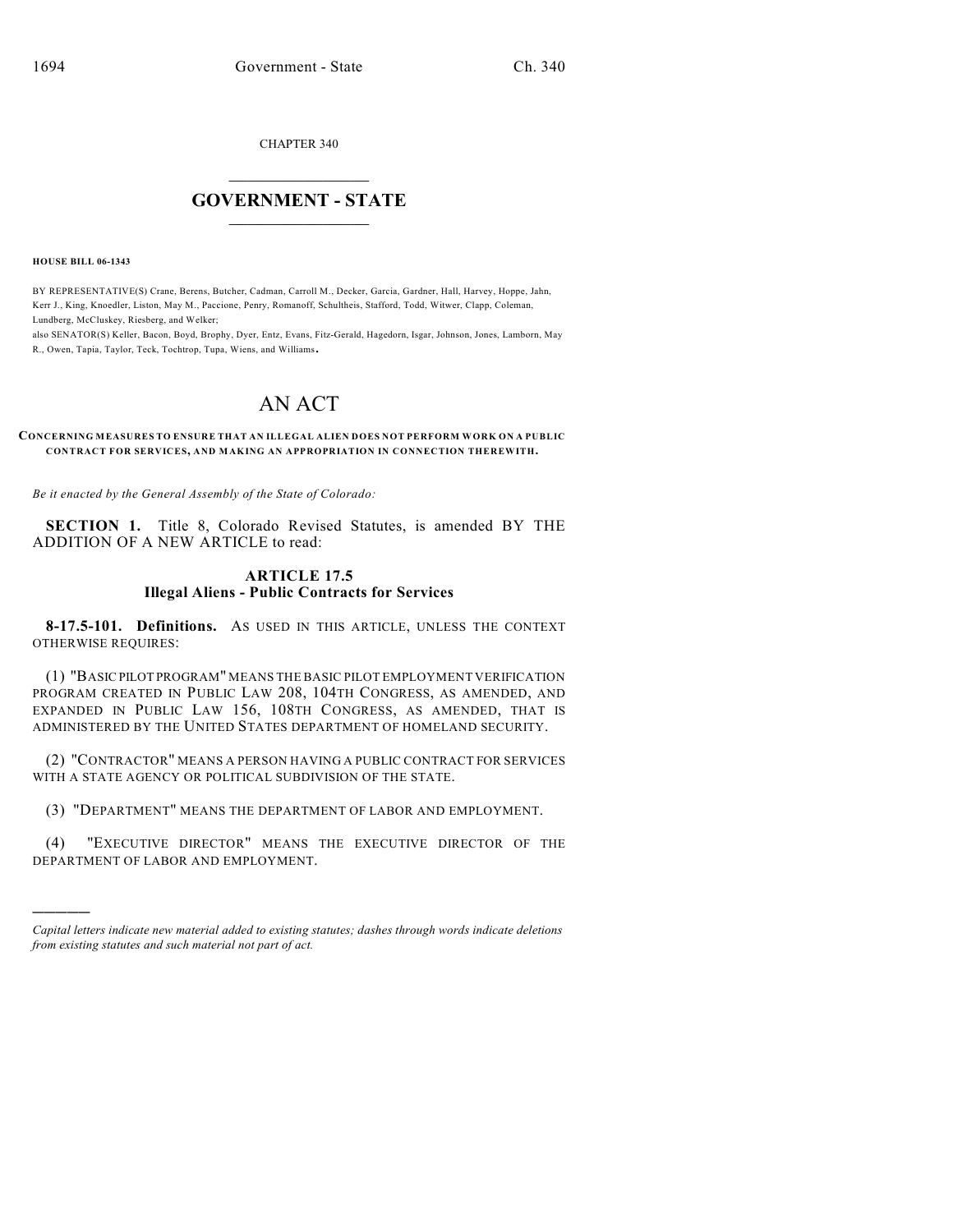(5) "POLITICAL SUBDIVISION" MEANS ANY CITY, COUNTY, CITY AND COUNTY, TOWN, SPECIAL DISTRICT, SCHOOL DISTRICT, LOCAL IMPROVEMENT DISTRICT, OR ANY OTHER KIND OF MUNICIPAL, QUASI-MUNICIPAL, OR PUBLIC CORPORATION.

(6) "PUBLIC CONTRACT FOR SERVICES" MEANS ANY TYPE OF AGREEMENT, REGARDLESS OF WHAT THE AGREEMENT MAY BE CALLED, BETWEEN A STATE AGENCY OR POLITICAL SUBDIVISION AND A CONTRACTOR FOR THE PROCUREMENT OF SERVICES.

(7) "SERVICES" MEANS THE FURNISHING OF LABOR, TIME, OR EFFORT BY A CONTRACTOR OR A SUBCONTRACTOR NOT INVOLVING THE DELIVERY OF A SPECIFIC END PRODUCT OTHER THAN REPORTS THAT ARE MERELY INCIDENTAL TO THE REQUIRED PERFORMANCE.

(8) "STATE AGENCY" MEANS ANY DEPARTMENT, COMMISSION, COUNCIL, BOARD, BUREAU, COMMITTEE, INSTITUTION OF HIGHER EDUCATION, AGENCY, OR OTHER GOVERNMENTAL UNIT OF THE EXECUTIVE, LEGISLATIVE, OR JUDICIAL BRANCH OF STATE GOVERNMENT.

**8-17.5-102. Illegal aliens - prohibition - public contracts for services.** (1) A STATE AGENCY OR POLITICAL SUBDIVISION SHALL NOT ENTER INTO OR RENEW A PUBLIC CONTRACT FOR SERVICES WITH A CONTRACTOR WHO KNOWINGLY EMPLOYS OR CONTRACTS WITH AN ILLEGAL ALIEN TO PERFORM WORK UNDER THE CONTRACT OR WHO KNOWINGLY CONTRACTS WITH A SUBCONTRACTOR WHO KNOWINGLY EMPLOYS OR CONTRACTS WITH AN ILLEGAL ALIEN TO PERFORM WORK UNDER THE CONTRACT. PRIOR TO EXECUTING A PUBLIC CONTRACT FOR SERVICES, EACH PROSPECTIVE CONTRACTOR SHALL CERTIFY THAT, AT THE TIME OF THE CERTIFICATION, IT DOES NOT KNOWINGLY EMPLOY OR CONTRACT WITH AN ILLEGAL ALIEN AND THAT THE CONTRACTOR HAS PARTICIPATED OR ATTEMPTED TO PARTICIPATE IN THE BASIC PILOT PROGRAM IN ORDER TO VERIFY THAT IT DOES NOT EMPLOY ANY ILLEGAL ALIENS.

(2) (a) EACH PUBLIC CONTRACT FOR SERVICES SHALL INCLUDE A PROVISION THAT THE CONTRACTOR SHALL NOT:

(I) KNOWINGLY EMPLOY OR CONTRACT WITH AN ILLEGAL ALIEN TO PERFORM WORK UNDER THE PUBLIC CONTRACT FOR SERVICES; OR

(II) ENTER INTO A CONTRACT WITH A SUBCONTRACTOR THAT FAILS TO CERTIFY TO THE CONTRACTOR THAT THE SUBCONTRACTOR SHALL NOT KNOWINGLY EMPLOY OR CONTRACT WITH AN ILLEGAL ALIEN TO PERFORM WORK UNDER THE PUBLIC CONTRACT FOR SERVICES.

(b) EACH PUBLIC CONTRACT FOR SERVICES SHALL ALSO INCLUDE THE FOLLOWING PROVISIONS:

(I) A PROVISION STATING THAT THE CONTRACTOR HAS VERIFIED OR ATTEMPTED TO VERIFY THROUGH PARTICIPATION IN THE BASIC PILOT PROGRAM THAT THE CONTRACTOR DOES NOT EMPLOY ANY ILLEGAL ALIENS AND, IF THE CONTRACTOR IS NOT ACCEPTED INTO THE BASIC PILOT PROGRAM PRIOR TO ENTERING INTO A PUBLIC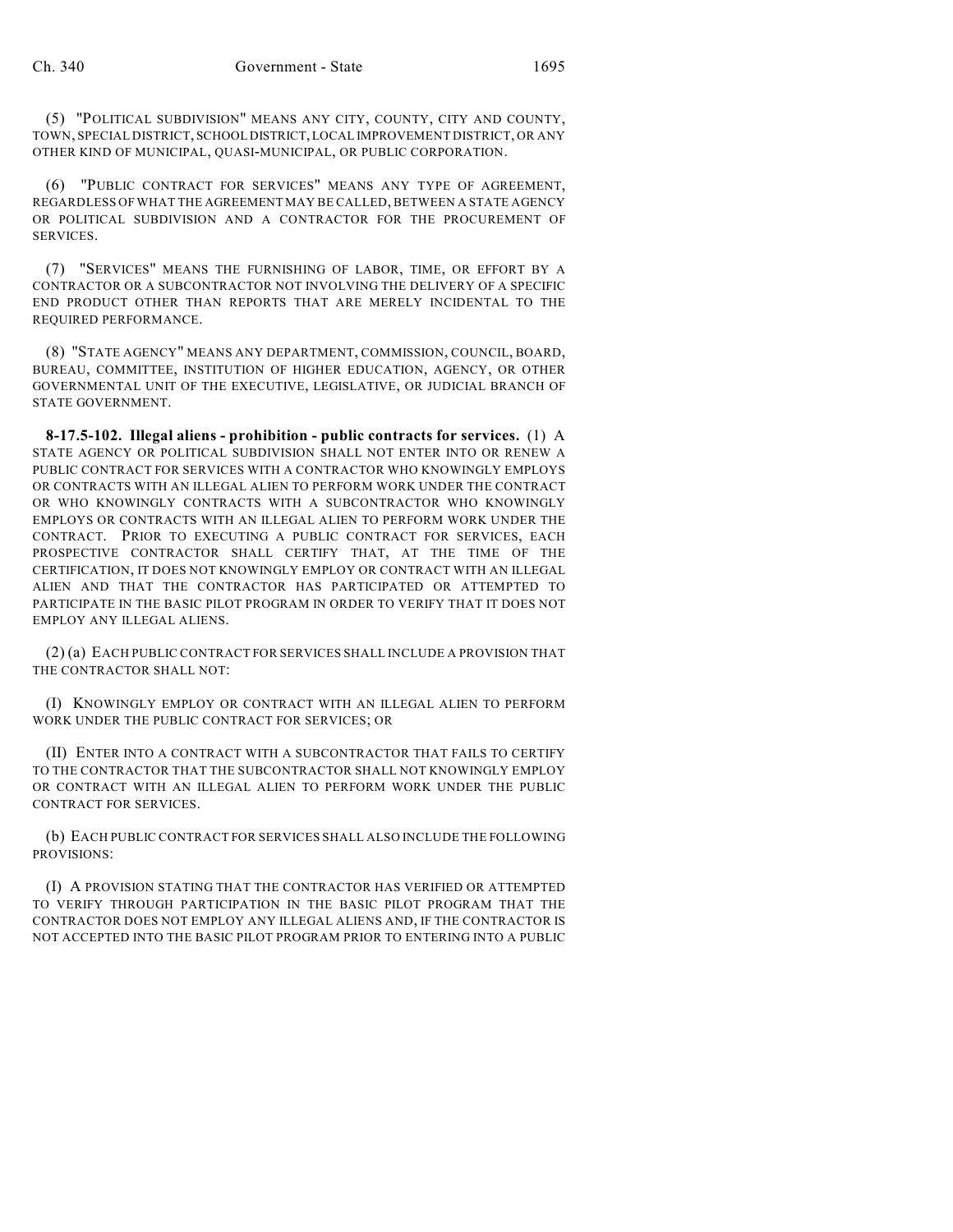1696 Government - State Ch. 340

CONTRACT FOR SERVICES, THAT THE CONTRACTOR SHALL APPLY TO PARTICIPATE IN THE BASIC PILOT PROGRAM EVERY THREE MONTHS UNTIL THE CONTRACTOR IS ACCEPTED OR THE PUBLIC CONTRACT FOR SERVICES HAS BEEN COMPLETED, WHICHEVER IS EARLIER. THE PROVISION SPECIFIED IN THIS SUBPARAGRAPH (I) SHALL NOT BE REQUIRED OR EFFECTIVE IN A PUBLIC CONTRACT FOR SERVICES IF THE BASIC PILOT PROGRAM IS DISCONTINUED.

(II) A PROVISION THAT PROHIBITS THE CONTRACTOR FROM USING BASIC PILOT PROGRAM PROCEDURES TO UNDERTAKE PREEMPLOYMENT SCREENING OF JOB APPLICANTS WHILE THE PUBLIC CONTRACT FOR SERVICES IS BEING PERFORMED.

(III) A PROVISION THAT, IF THE CONTRACTOR OBTAINS ACTUAL KNOWLEDGE THAT A SUBCONTRACTOR PERFORMING WORK UNDER THE PUBLIC CONTRACT FOR SERVICES KNOWINGLY EMPLOYS OR CONTRACTS WITH AN ILLEGAL ALIEN, THE CONTRACTOR SHALL BE REQUIRED TO:

(A) NOTIFY THE SUBCONTRACTOR AND THE CONTRACTING STATE AGENCY OR POLITICAL SUBDIVISION WITHIN THREE DAYS THAT THE CONTRACTOR HAS ACTUAL KNOWLEDGE THAT THE SUBCONTRACTOR IS EMPLOYING OR CONTRACTING WITH AN ILLEGAL ALIEN; AND

(B) TERMINATE THE SUBCONTRACT WITH THE SUBCONTRACTOR IF WITHIN THREE DAYS OF RECEIVING THE NOTICE REQUIRED PURSUANT TO SUB-SUBPARAGRAPH (A) OF THIS SUBPARAGRAPH (III) THE SUBCONTRACTOR DOES NOT STOP EMPLOYING OR CONTRACTING WITH THE ILLEGAL ALIEN; EXCEPT THAT THE CONTRACTOR SHALL NOT TERMINATE THE CONTRACT WITH THE SUBCONTRACTOR IF DURING SUCH THREE DAYS THE SUBCONTRACTOR PROVIDES INFORMATION TO ESTABLISH THAT THE SUBCONTRACTOR HAS NOT KNOWINGLY EMPLOYED OR CONTRACTED WITH AN ILLEGAL ALIEN.

(IV) A PROVISION THAT REQUIRES THE CONTRACTOR TO COMPLY WITH ANY REASONABLE REQUEST BY THE DEPARTMENT MADE IN THE COURSE OF AN INVESTIGATION THAT THE DEPARTMENT IS UNDERTAKING PURSUANT TO THE AUTHORITY ESTABLISHED IN SUBSECTION (5) OF THIS SECTION.

(3) IF A CONTRACTOR VIOLATES A PROVISION OF THE PUBLIC CONTRACT FOR SERVICES REQUIRED PURSUANT TO SUBSECTION (2) OF THIS SECTION, THE STATE AGENCY OR POLITICAL SUBDIVISION MAY TERMINATE THE CONTRACT FOR A BREACH OF THE CONTRACT. IF THE CONTRACT IS SO TERMINATED, THE CONTRACTOR SHALL BE LIABLE FOR ACTUAL AND CONSEQUENTIAL DAMAGES TO THE STATE AGENCY OR POLITICAL SUBDIVISION.

(4) A STATE AGENCY OR POLITICAL SUBDIVISION SHALL NOTIFY THE OFFICE OF THE SECRETARY OF STATE IF A CONTRACTOR VIOLATES A PROVISION OF A PUBLIC CONTRACT FOR SERVICES REQUIRED PURSUANT TO SUBSECTION (2) OF THIS SECTION AND THE STATE AGENCY OR POLITICAL SUBDIVISION TERMINATES THE CONTRACT FOR SUCH BREACH. BASED ON THIS NOTIFICATION, THE SECRETARY OF STATE SHALL MAINTAIN A LIST THAT INCLUDES THE NAME OF THE CONTRACTOR, THE STATE AGENCY OR POLITICAL SUBDIVISION THAT TERMINATED THE PUBLIC CONTRACT FOR SERVICES, AND THE DATE OF THE TERMINATION. A CONTRACTOR SHALL BE REMOVED FROM THE LIST IF TWO YEARS HAVE PASSED SINCE THE DATE THE